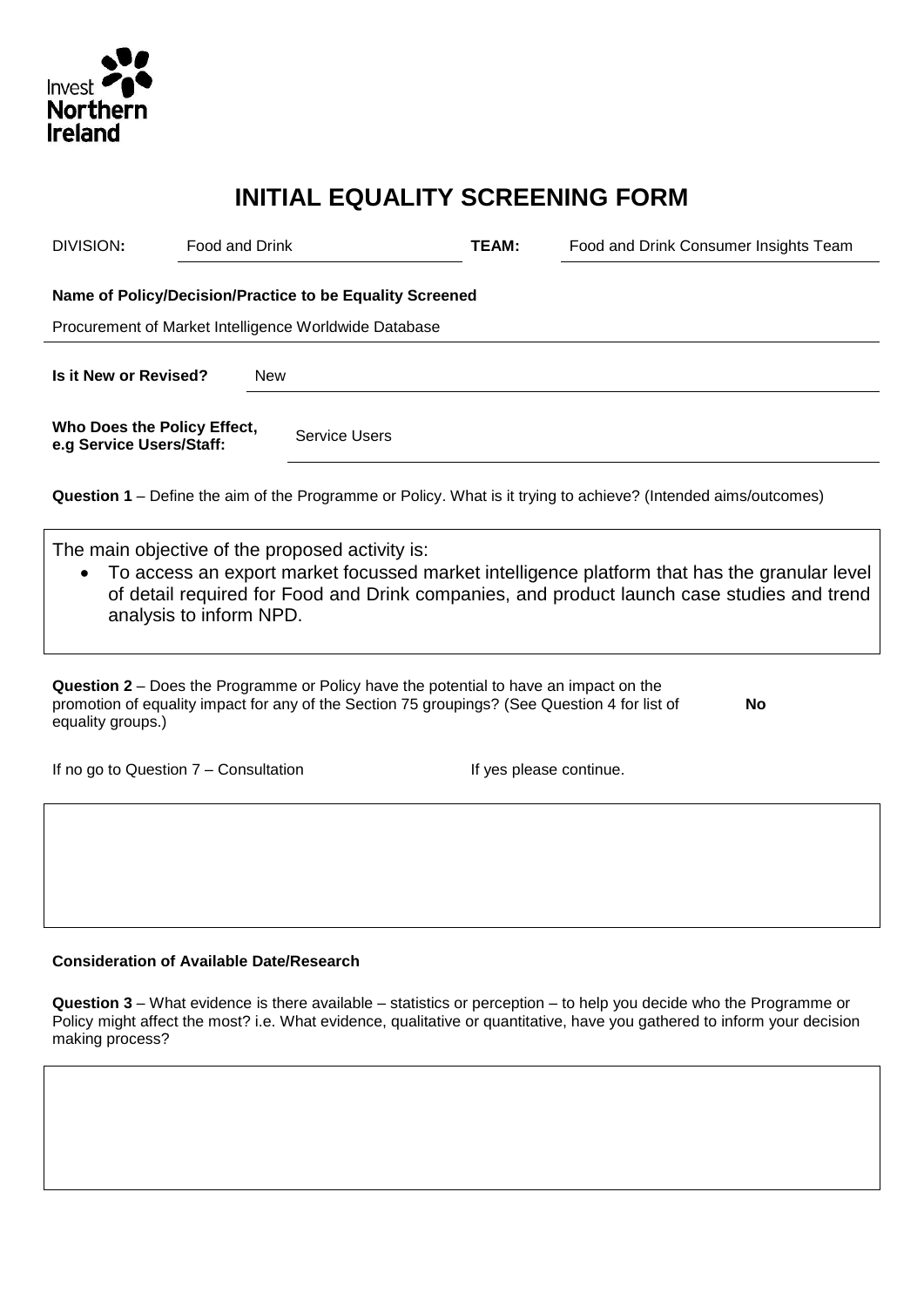## **Assessment of Impact**

**Question 4** – Explain if what you plan to do is likely to be perceived as having a high, medium or low impact upon the 9 Equality groupings according to their needs. Also if what you are planning to do is likely to be perceived as having a positive or negative effect upon the 3 different groups in relation to the promotion of good relations.

| 9 Equality Groups         | <b>Perceived Impact</b><br>$High - (H)$<br>Medium - (M)<br>$Low - (L)$ | Why this rating? | <b>Promotion of Good</b><br><b>Relations</b><br>(Yes/No) | Why this rating? |
|---------------------------|------------------------------------------------------------------------|------------------|----------------------------------------------------------|------------------|
| <b>Religious Belief</b>   |                                                                        |                  | $\overline{\phantom{a}}$                                 |                  |
| Racial/Ethnic Group       |                                                                        |                  | $\overline{\phantom{a}}$                                 |                  |
| <b>Political Opinion</b>  |                                                                        |                  | ٠                                                        |                  |
| Age                       |                                                                        |                  | $\overline{\phantom{a}}$                                 |                  |
| Gender                    |                                                                        |                  | $\overline{\phantom{a}}$                                 |                  |
| <b>Marital Status</b>     |                                                                        |                  | ٠                                                        |                  |
| <b>Sexual Orientation</b> |                                                                        |                  | ٠                                                        |                  |
| <b>Disability</b>         |                                                                        |                  | ۰                                                        |                  |
| Dependants                |                                                                        |                  | ۰                                                        |                  |

#### **Opportunities to better promote Equality of Opportunity**

**Question 5** – Are there steps which could be taken to reduce any adverse impact upon the Section 75 groups as identified in Question 4?

#### **Good Relations**

**Question 6** – Is there an opportunity in what you are trying to do to better promote Good Relations between the 3 groupings as identified in Question 4?